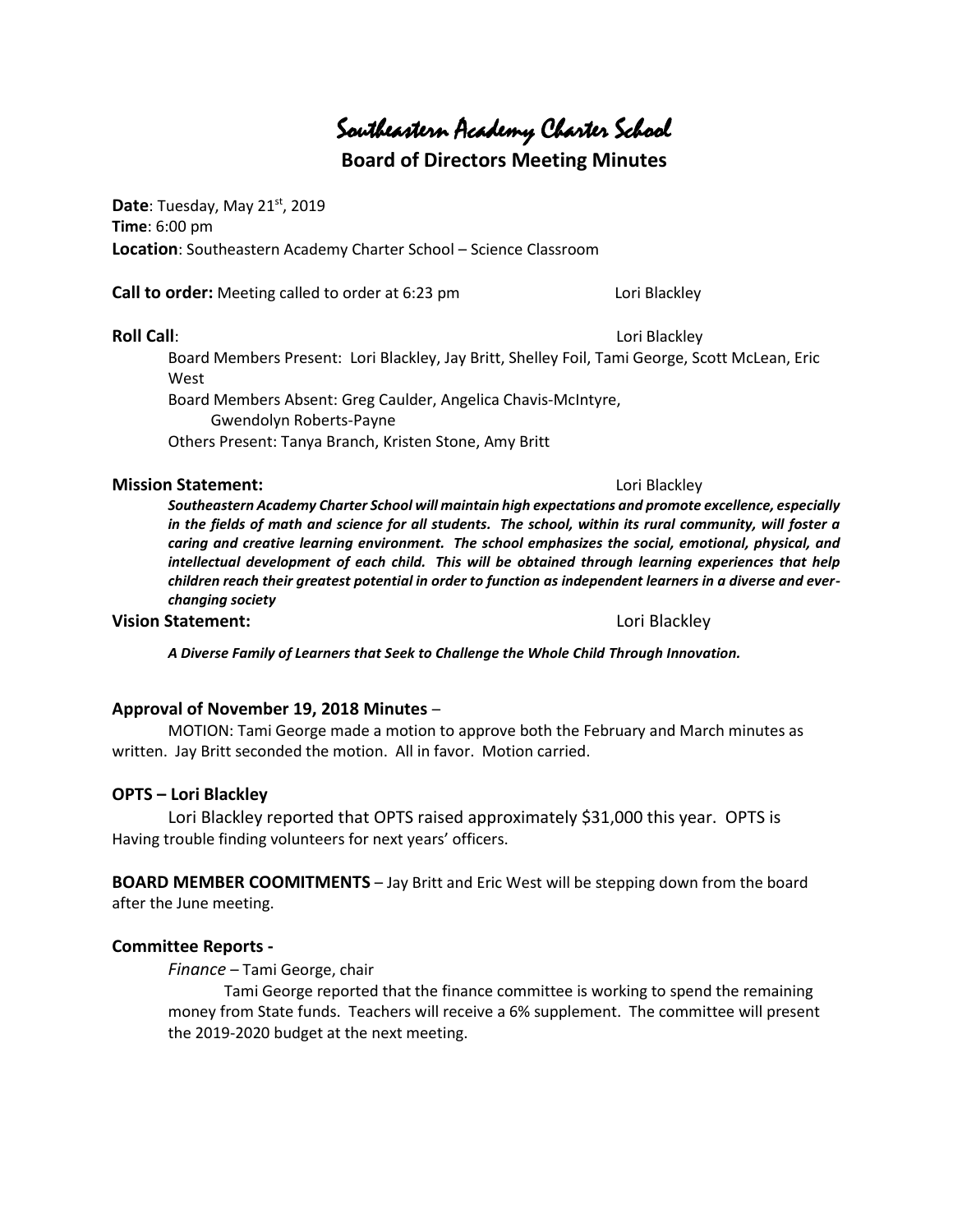#### *Policy* – Eric West, chair

Eric West reported that the Policy committee met on May  $6<sup>th</sup>$ . The committee has been working on 3 policies and these were distributed to the board members for review. The existing policies have been revised and condensed and are DPI compliant.

- Discipline Policy The existing policy was revised to eliminate some redundancies and make it easier to follow.
- Criminal History –Updated section on job applicants that are arrested, charged or convicted of a criminal offense.
- Nepotism Policy Revised policy to make DPI compliant. State said the old policy was not adequate.

MOTION: Scott McLean made a motion that the board approve all 3 policies (Discipline, Criminal History, Nepotism policies) submitted by the Policy committee. Motion seconded by Tami George. All in favor. Motion carried.

The committee presented the idea of school uniforms with the board. After pro and con discussions, it was decided that the committee would conduct a parental survey in the Fall and follow-up with further discussion.

The committee is also discussed part of the sibling preference policy with the board. The part of the policy in question is regarding sibling preference after withdrawal of your child. The committee is suggesting that in this instance, sibling preference would be lost. The committee noted that this change would require a charter re-write.

*Vision* -

No report

*Education* -Kristen Stone

Kristen Stone reported that resource classes were stopped for 2 weeks to allow for remediation in the classroom.

The Education committee is looking to adopt a true Math curriculum for K-5.

### **Report from the Principal** – Kristen Stone, Principal

- 1) Preliminary Test Results
	- Reading Scores are a little over 1% higher in reading
	- Science 100% passed  $8^{th}$  grade and 96% passed  $5^{th}$  grade
	- Math Math 1 tested today. All other Math scores are expected in the Fall because Math is under revision.
- 2) Board Meeting Calendar for 2019-2020 Will revisit at the next meeting.
- 3) Summer Reading Camp Initially, Charter schools were not mandated to have the same hours as public schools. New legislation has been passed that requires 72 hours of instruction. As a result, SeA will not have a reading camp this year and the funding will be forfeited.
- 4) Summer School
	- Tuesday Remediate
	- Wednesday Test (only 24 kids grades 3-8 that need to remediate)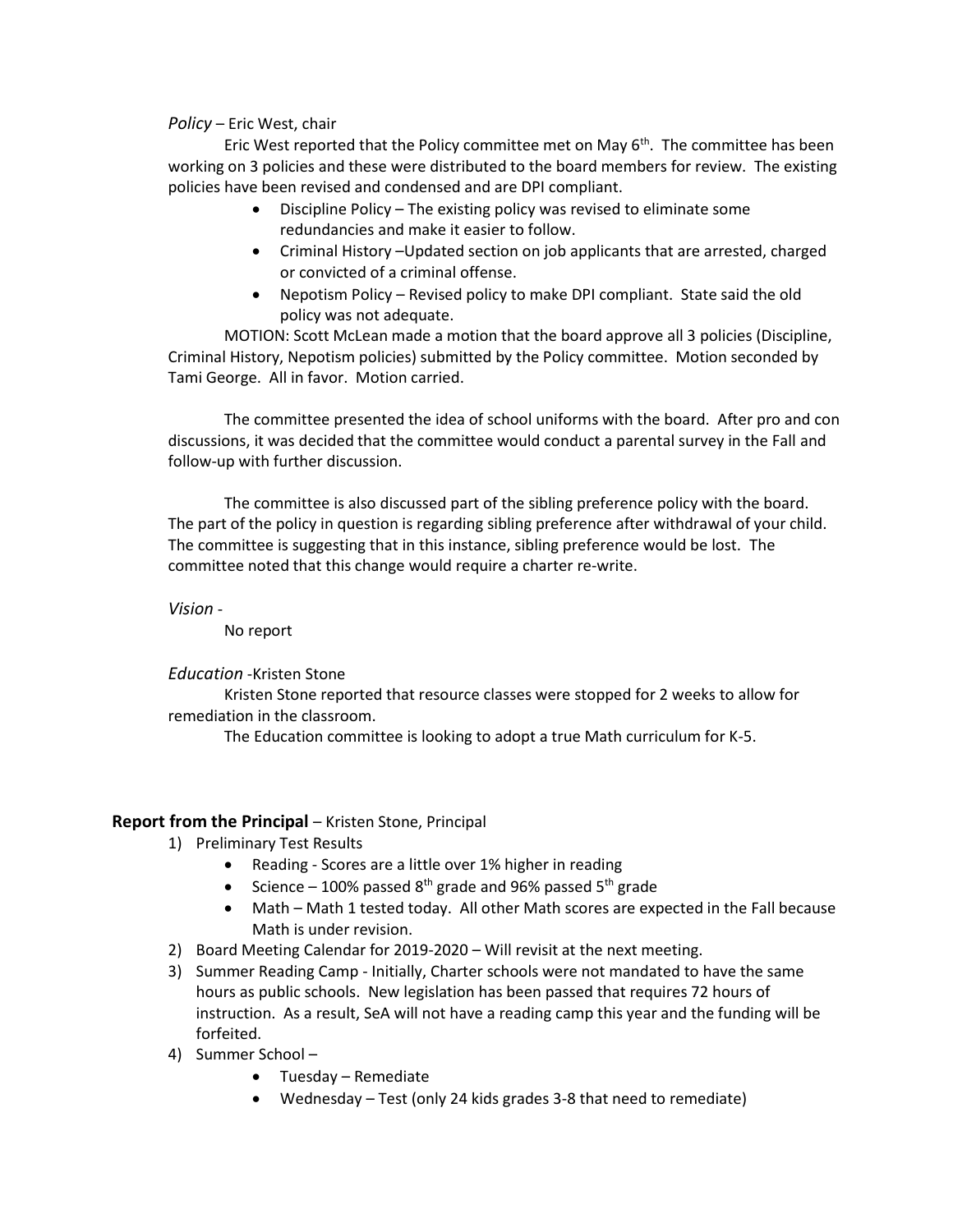- 5) Beta & LHS info from LHS
	- 4 of the current officers are former SeA students
	- 15 former SeA students inducted into Beta Club
	- 15 former SeA students inducted into NHS
- 6) End of Year Activities
	- Friday, May  $17<sup>th</sup>$  Greatest School on Earth Celebration Students were treated to ices, popcorn, cotton candy, carnival games, DJ, bouncy house, train, contests
	- Tuesday, May  $21^{st}$  K-2 Awards at 1:00
	- Wednesday, May  $22^{nd}$  3-5 Awards at 1:00 and K-2 AR trip to Chuckee Cheese
	- Thursday, May  $23^{\text{rd}}$  6-7 Awards at 9:30 am, AR field trip to Surge in Hope Mills, 8 th Grade Awards at 6:30
	- Friday, May  $24^{th}$  Early Dismissal at noon and retirement party for Milly Maria Britt at 1:15 pm.

#### **Report from the Financial Secretary** – Tanya Branch, Financial Secretary

#### *Financial Report:*

Tanya Branch distributed the financial report as of April 30th<sup>h</sup>, 2019. She reported that spending/percentage's are on target and that there is money left to spend. Will spend by June 30<sup>th</sup>.

#### *Repairs Update:*

Gym roof repair has been completed. No repairs currently needed.

**Other Business** – No other business to report at this time.

#### **Adjournment** –

MOTION: Jay Britt made a motion that the May SeA Board meeting be adjourned. Seconded by Scott McLean. All in favor. Motion carried.

The SeA March 2019 Board meeting was adjourned at 7:10 pm by Lori Blackley.

Next meeting will be held June 18th at 6pm.

Respectfully Submitted, Shelley Foil

### *MISSION STATEMENT*

*Southeastern Academy Charter School will maintain high expectations and promote excellence, especially in the fields of math and science for all students. The school, within its rural community, will foster a caring and creative learning environment. The school emphasizes the social, emotional, physical, and intellectual development of each child. This will be obtained through learning*